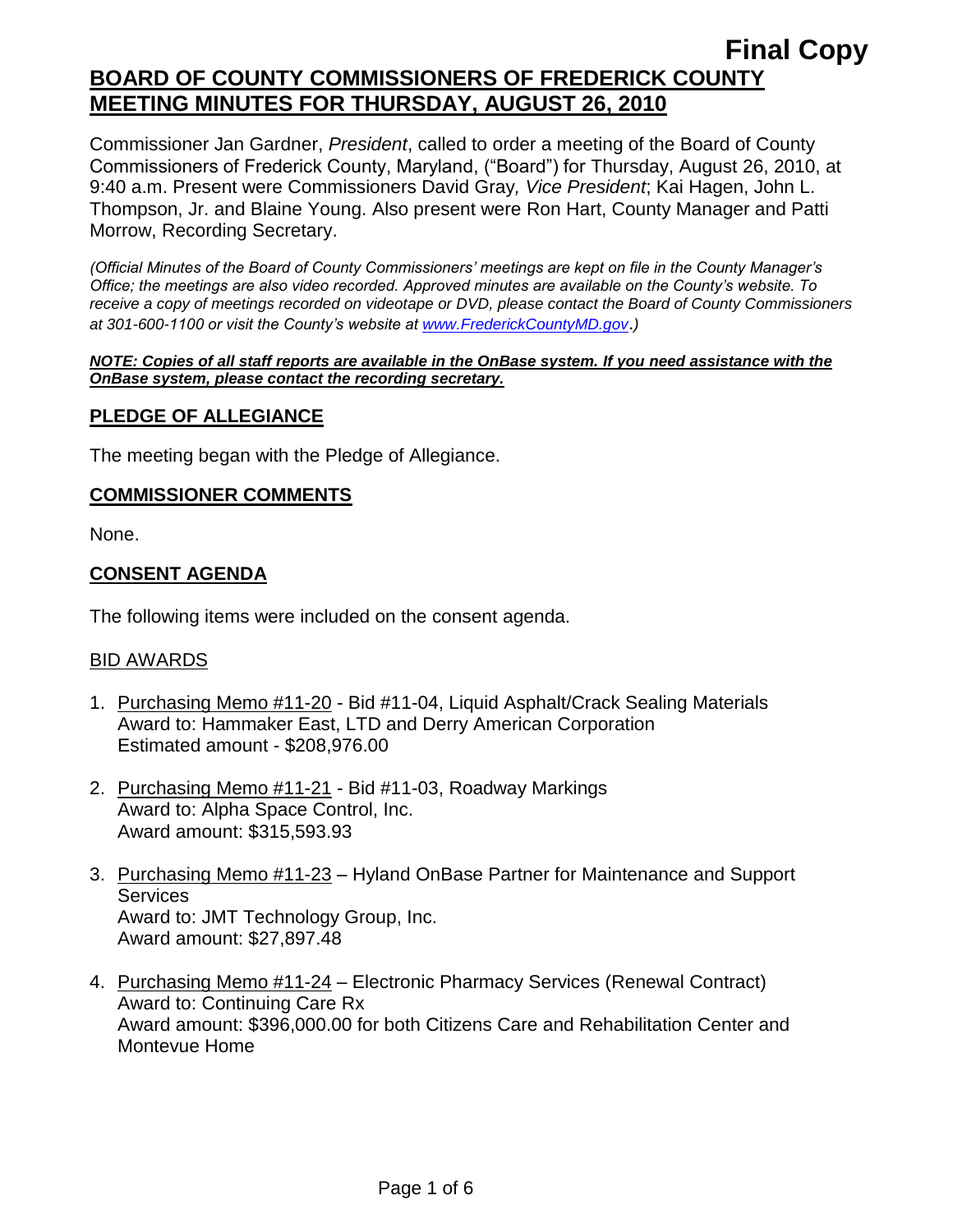# **BOARD OF COUNTY COMMISSIONERS OF FREDERICK COUNTY MEETING MINUTES FOR THURSDAY, AUGUST 26, 2010**

#### BUDGET TRANSFERS

- 1. #BT-10-210, Accounting, Finance Division
- 2. #BT-10-211, Family Partnership, Citizens Services Division
- 3. #BT-11-020, Housing, Citizens Services Division
- 4. #BT-11-021, Housing, Citizens Services Division

### BUDGET AMENDMENT

1. Frederick Community College (FCC) Budget Amendment for FY 2010 Budget – Doug Browning, FCC

# CHANGE ORDER

1. Boyers Mill Sewage Pumping Station, Construction Change Order No. 16 – Rod Winebrenner, Utilities and Solid Waste Management Division

#### GRANTS

- 1. FY 2011 Services Contract Agreement for Family Support Center **and** Approval of Budget Transfer – Shelly Toms, Citizens Services Division
- 2. FFY 2011 Hazardous Materials Emergency Preparedness Grant Application Doug Brown, Fire and Rescue Services Division
- 3. Renewal of the Collaborative Supervision and Focused Enforcement Grant (3rd year) **and** Budget Transfer – Nanci Hamm, Office of the States Attorney

Commissioner Hagen moved to approve the consent agenda as presented. Commissioner Gray seconded the motion that passed 5-0.

### **ADMINISTRATIVE BUSINESS**

### **Approval of Board of County Commissioners' Meeting Minutes**

Commissioner Gray moved to approve the following list of meeting minutes including the correction for June 3, 2010. Commissioner Hagen seconded the motion that passed 5-0.

- ◆ Correction to Approved Minutes for Thursday, June 3, 2010
- Tuesday, July 13, 2010
- Tuesday, July 13, 2010 Closed Session
- $\bullet$  Thursday, July 15, 2010
- Thursday, July 15, 2010 Closed Session
- Tuesday, July 20, 2010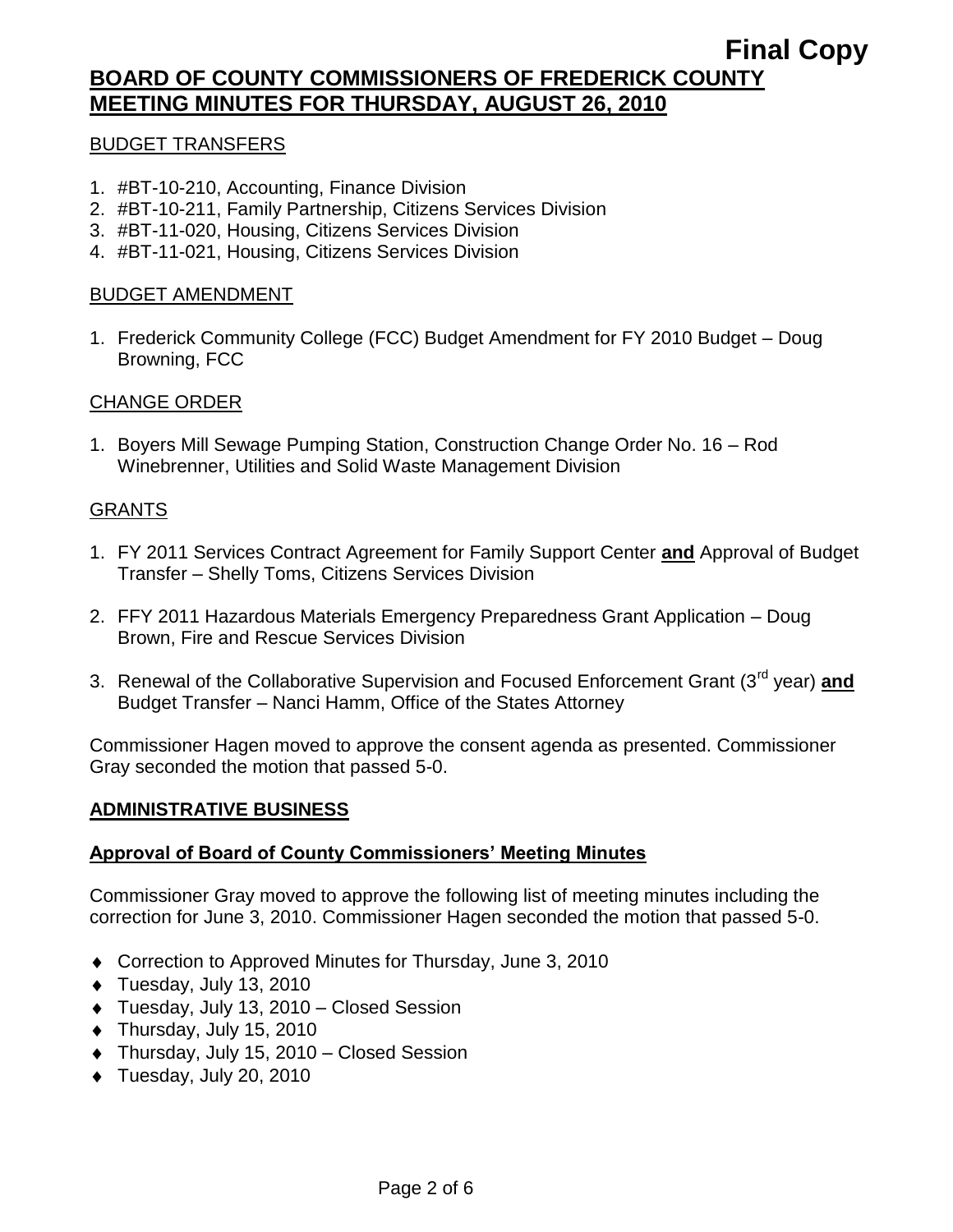# **Final Copy BOARD OF COUNTY COMMISSIONERS OF FREDERICK COUNTY MEETING MINUTES FOR THURSDAY, AUGUST 26, 2010**

## **Bid Award – Purchasing Memo #11-25, Employee Physicals, Drug Testing and Other Contract Services (Sole Source) – Hal Good, Finance Division**

Mitch Hose and Kristin Brandenburg participated in the discussion.

Commissioner Gray moved to approve Purchasing Memo #11-25 as presented. Commissioner Hagen seconded the motion that passed 5-0.

## **Memorandum of Understanding with Potomac Conservancy Regarding Mt. Ephraim Road Projects and Approval of Budget Transfer – Shannon Moore, Public Works Division**

Ms. Moore presented a request to sign an MOU with the Potomac Conservancy to reimburse the county for up to \$25,250 for equipment, labor and materials for projects on Mt. Ephraim Road from a grant received by the Conservancy from the Chesapeake Bay Foundation.

Bill Routzahn, Public Works Division, commented on the MOU.

Commissioner Gray moved to approve the MOU with the Potomac Conservancy and the associated budget transfer. Commissioner Hagen seconded the motion that passed 5-0.

## **Mutual Firefighting and Rescue Assistance Agreement with Loudoun County, Virginia – Tom Owens, Fire and Rescue Services Division (DFRS)**

Doug Brown, DFRS, contributed to the discussion.

Commissioner Gray moved to approve the staff recommendation. Commissioner Hagen seconded the motion that passed 5-0.

# **Presentation of the Sustainable Action Plan for County Operations ("Plan") – Hilari Varnadore, Office of Environmental Sustainability**

Ms. Varnadore presented the Plan for review.

Hal Good, Finance Division, commented on the Department of Purchasing intranet site.

Commissioner Young moved to accept the report and the Plan and adopt the resolution that would implement the first recommendation in the Plan's Leading by Example section. Commissioner Hagen seconded the motion that passed 5-0.

(A copy of the approved/adopted ordinance can be obtained in the County Manager's Office or from the county's website, [www.FrederickCountyMD.gov.](http://www.frederickcountymd.gov/))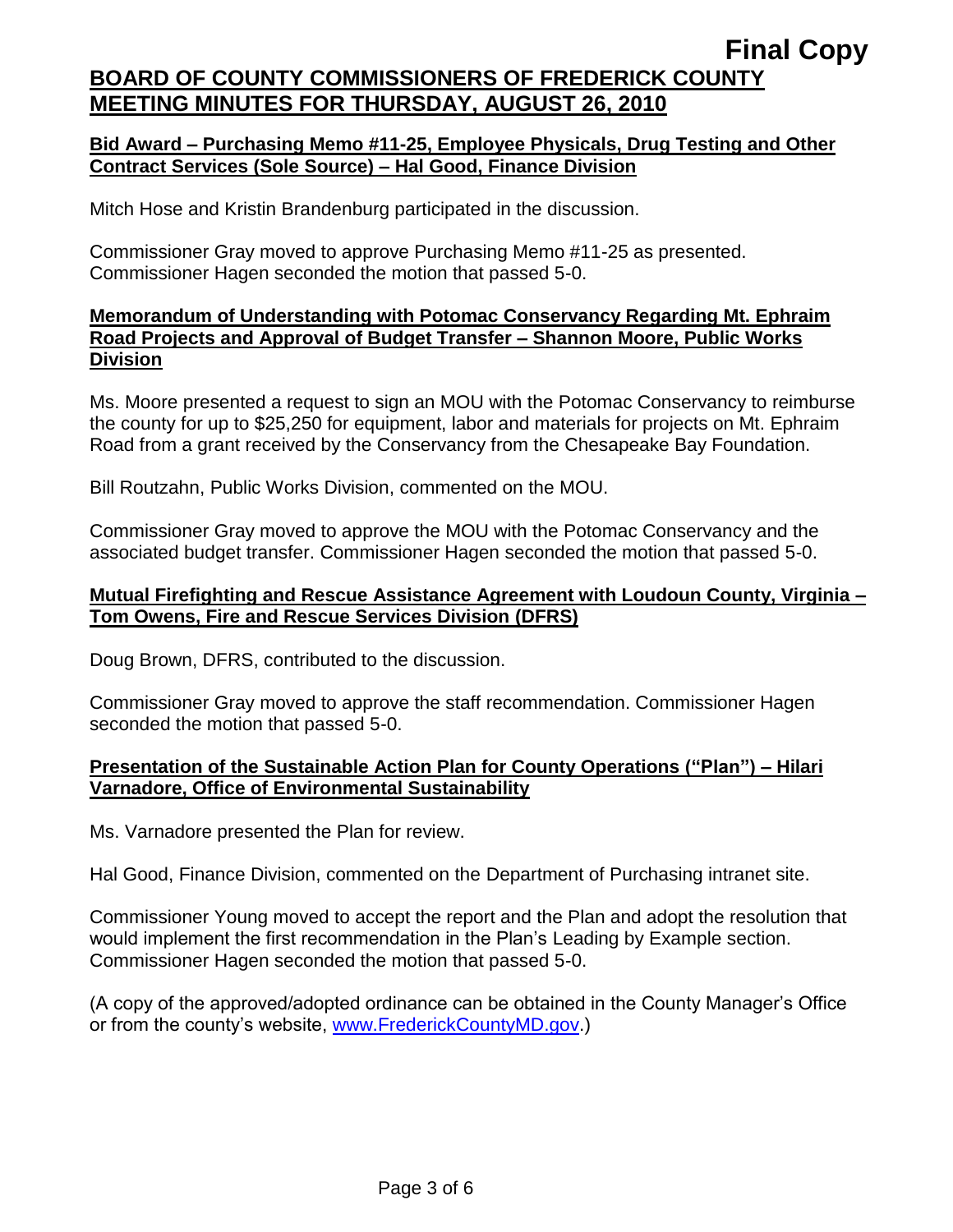# **Final Copy BOARD OF COUNTY COMMISSIONERS OF FREDERICK COUNTY MEETING MINUTES FOR THURSDAY, AUGUST 26, 2010**

## **Final Adoption of the Water Resources Element (WRE) of the County Comprehensive Plan – Tim Goodfellow and Eric Soter, Planning Division**

Mr. Goodfellow and Mr. Gugel presented the final WRE of the comprehensive plan.

Eric Soter, Planning Division; and Mike Marschner and Rod Winebrenner, Utilities and Solid Waste Management Division (DUSWM), participated in the discussion.

It was indicated that Table 6 on page 19 and Table 8 on page 35 would be removed from the document.

Planning staff would work with DUSWM staff on the document and bring it back to a future Board meeting before the October 1, 2010, deadline to state agencies.

(Commissioner Thompson left the meeting at 12:20 p.m.)

#### **COMISSIONER COMMENTS**

None.

### **PUBLIC COMMENTS**

None.

### **QUESTIONS – PRESS**

None.

### **CLOSED SESSION**

Commissioner Hagen moved to go into closed session according to Maryland Annotated Code State Government Article § 10-508(a) (7) To consult with counsel to obtain legal advice on a legal matter and (8) To consult with staff, consultants, or other individuals about pending or potential litigation; and to discuss an Administrative Function issue. Commissioner Gray seconded the motion that passed 4-0 with Commissioner Thompson absent.

#### **ADJOURN**

The meeting adjourned at 12:25 p.m.

Patricia A. Morrow Recording Secretary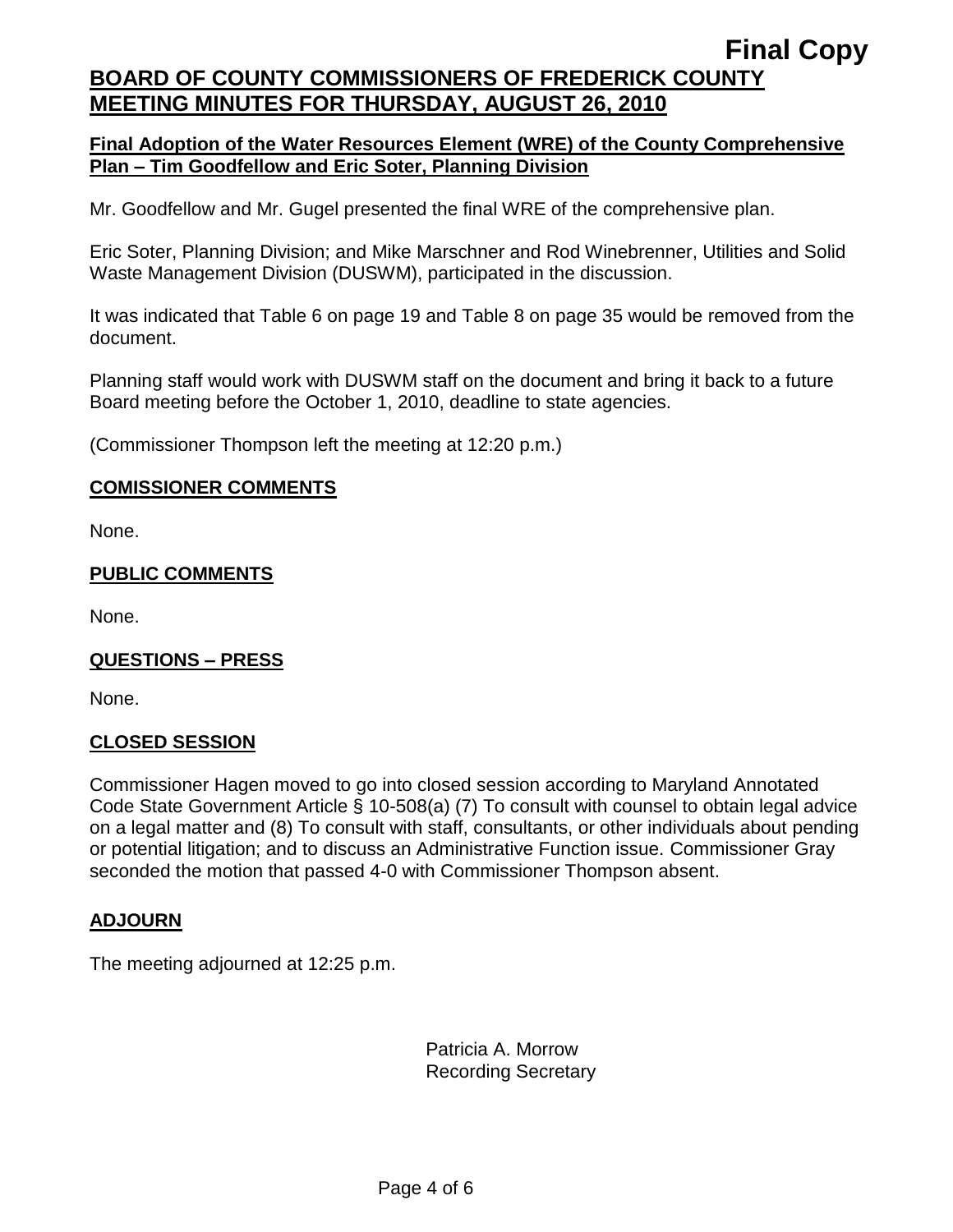# **BOARD OF COUNTY COMMISSIONERS OF FREDERICK COUNTY MEETING MINUTES FOR THURSDAY, AUGUST 26, 2010**

#### **FORM OF STATEMENT FOR CLOSING THE MEETING OF THURSDAY, AUGUST 26, 2010**

# **STATUTORY AUTHORITY TO CLOSE SESSION**

## **State Government Article §10-508(a):**

(7) To consult with counsel to obtain legal advice on a legal matter and (8) To consult with staff, consultants, or other individuals about pending or potential litigation.

### **Motion:**

Commissioner Hagen moved to proceed into closed session in accordance with Maryland Annotated Code State Government Article § 10-508(a) (7) To consult with counsel to obtain legal advice on a legal matter and (8) To consult with staff, consultants, or other individuals about pending or potential litigation; and to discuss an Administrative Function issue. .Commissioner Gray seconded the motion that passed 4-0 with Commissioner Thompson absent.

# **Time and Location:**

12:25 p.m. – Third Floor Meeting Room, Winchester Hall

# **Topic to be Discussed:**

To discuss the settlement of pending litigation.

To provide direction and guidance to staff regarding interjurisdictional matters.

Patricia Morrow Recording Secretary